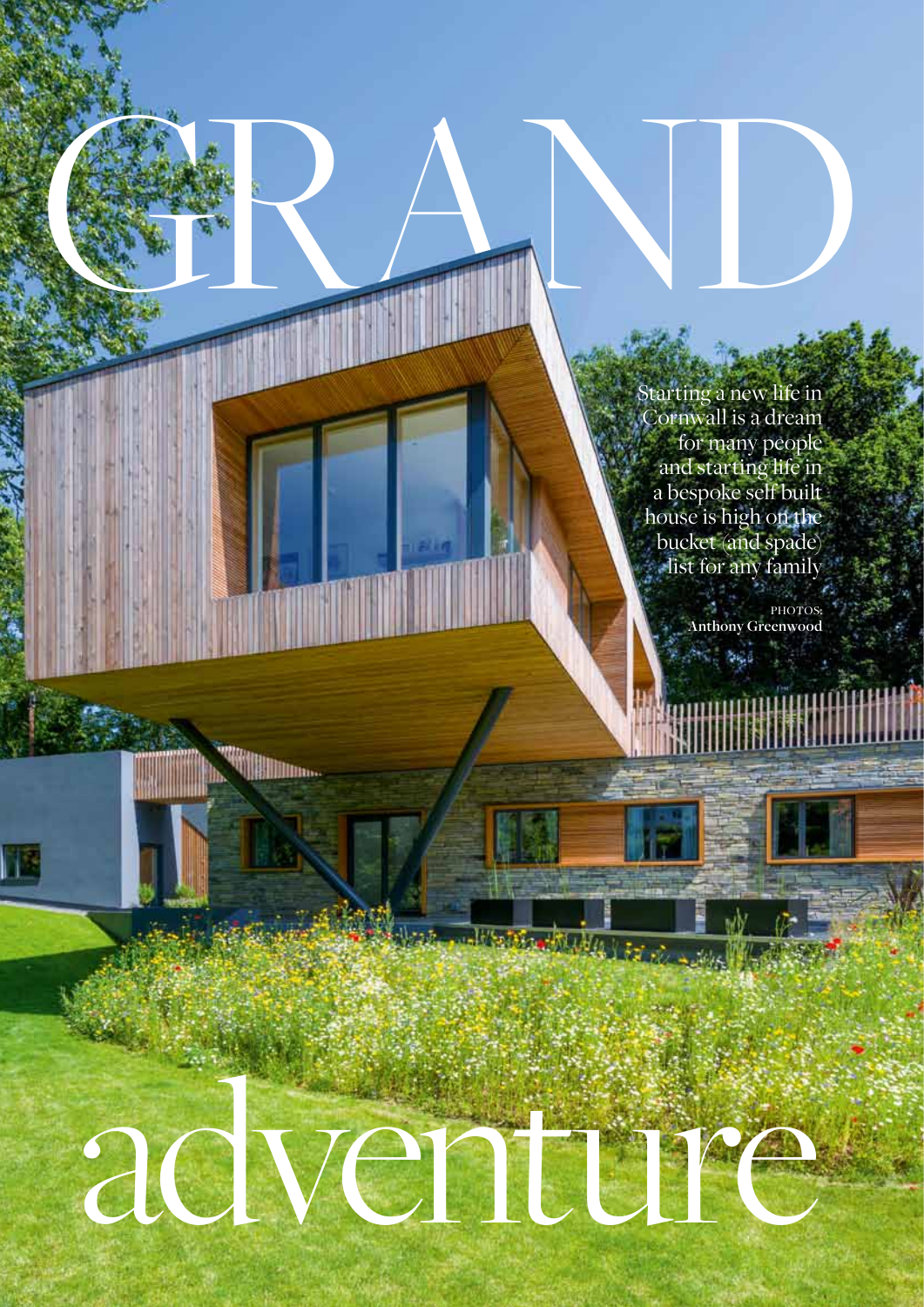

The drama of the cantilevered structure continues as you enter the house over a bridge

or lovers of architecture it<br>will come as no surprise<br>that Sylvania House is the<br>new star attraction to the<br>village of Feock will come as no surprise that Sylvania House is the new star attraction to the village of Feock.

Sitting at the head of Pill Creek on the edge of the village, Sylvania sits alongside an array of architectural gems –including the 1960s Grade II Listed Creek Vean by Team 4, and the recently completed and RIBA awardwinning house at Gillanglaze by John Pardey Architects, and Pillwood House by John Miller and Su Rogers.

So when it came to creating this five bedroom family home, the architects sought to respect this strong architectural tradition by challenging the preconceptions of what a house should look like and proposing a striking and dramatic cantilevered structure high in the canopy of the trees - and it has quickly become a star - featuring in the latest issue of *Grand Designs*.

"We bought the plot that Sylvania stands on in Feock about four years ago, after thinking

long and hard about whether we should buy a house, or build one," explains Nita Owers who moved into the house a year ago with her husband John, two children and Betty, the sprocker. "We chose the latter, because of an ambition to build our own house and realise a vision.

'Pill Creek is a very tranquil and magical place. We loved the beauty of the setting and the fact that it already has a history of brave architecture. I found it on a holiday down here with the children'

"We bought the land in 2016 and the idea of leaving London and moving the family here for a more outdoors, calmer way of life slowly evolved. We have two children; a 17 year old son and a 12 year old daughter. Our son enjoys surfing and being on the water and our daughter enjoys horse riding, so they were actually keen to try it out.

"Pill Creek is a very tranquil and magical place. We loved

the beauty of the setting and the fact that it already has a history of brave architecture. I found it on a holiday down here with the children. After considering buying a smaller house as a holiday home, the idea of building something very bespoke and individual is something we've been thinking of doing for a long time. This site gave us the opportunity for it to become reality. But it also meant that after building something so special, it became impossible not to live in it full time.

The family chose on Truro-based KAST Architects (kastarchitects.com) to design their new home and building began in September 2017. The resulting building has been designed as two distinct elements, with the upper level housing the main living accommodation set at 90 degrees to the lower level sleeping accommodation.

The main entrance to the house is at the upper level, which given the topography of the site is set at the same level as Pill Lane. A

 $\blacktriangleright$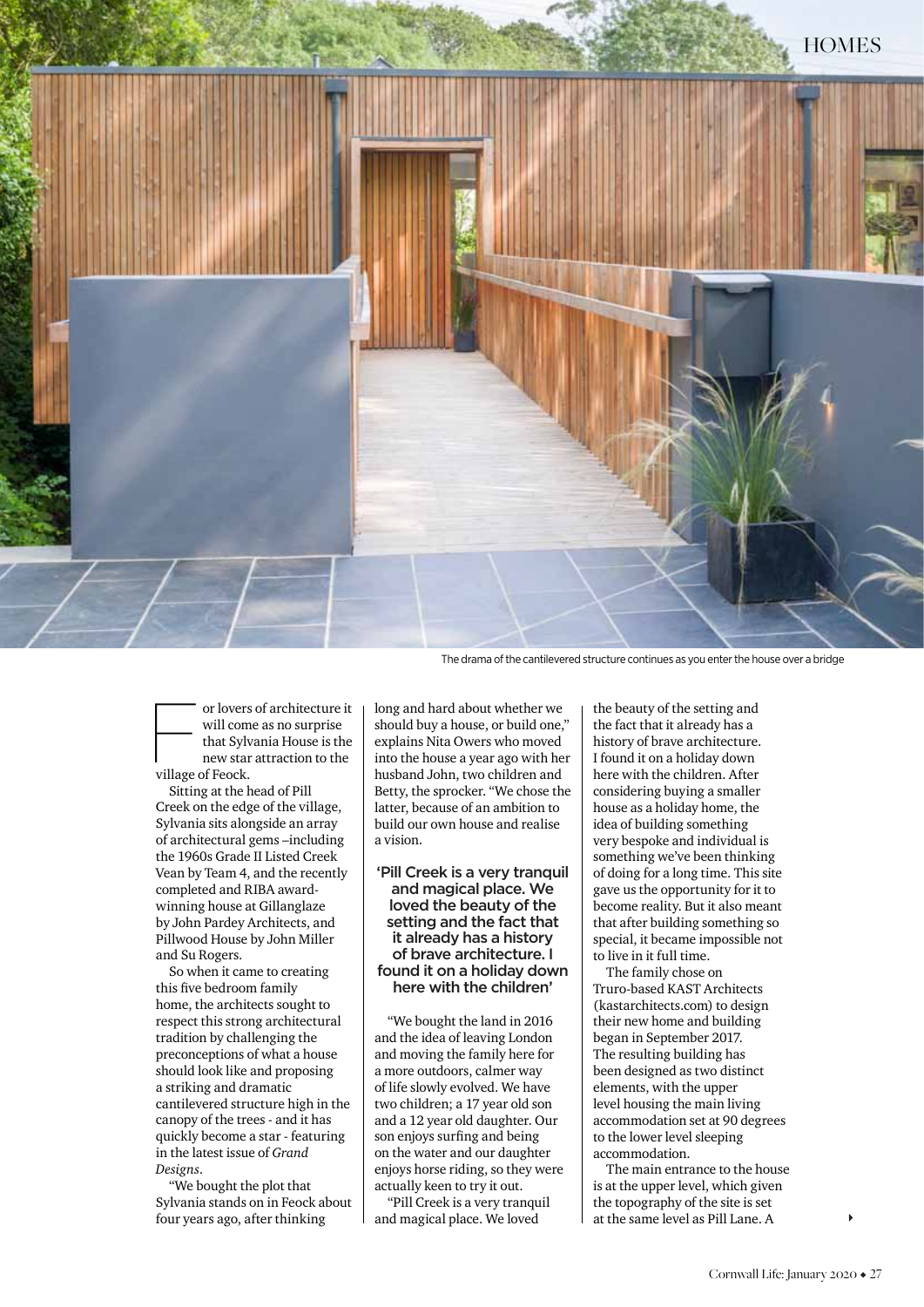

parking area for two cars leads to a bridge which spans across to the building. The elevations to the parking area and the road are left deliberately blank to maintain privacy, and as a contrast to the glazed elevations to the south east which maximise the views down to the creek.

Once inside the house, the kitchen is off to one side, while the dining area benefits from access to a decked roof terrace. The lounge offers stunning views across the valley.

Bedrooms are located on the lower floor, along with bathing facilities. Access is gained to a south facing terrace, where the cantilevered first storey provides a sheltered outdoor dining space.

One of the most immediate wow factors of the property is the V support under the cantilever which was the family's biggest extravagance. The building design was inspired is Frank Lloyd Wright who was renowned for his use of cantilever buildings most famously his Falingwater House built over a waterfall in California in 1937.

 "It was a really brave decision to go along with it, as it replaced a previous design. It was inspired by a house projecting out over a canyon that I'd researched in Japan. My favourite feature is the house sign, made from live edge ash and resin. I found the makers, ROOSO Designs from Devon, at a homes show in Truro."

 "There were lows," admits Nita. "This is an area of outstanding beauty, and that presents problems, when trying to build a challenging design. We are also in a TPO1 area, which meant that the original position of the house on the site had to be moved, as it was too close to the trees. We had a lot of objections, and this did slow up the process, but we're so glad that we did move it, as our trees make the setting and the house looks like it's always been here. The schedule also slipped, which meant that we had to live in temporary accommodation for four months. We lived in four different houses and the children found this very disruptive and unsettling. We also ran out of money, unsurprisingly, and lived in a mud bath for four months until the lawn went down."